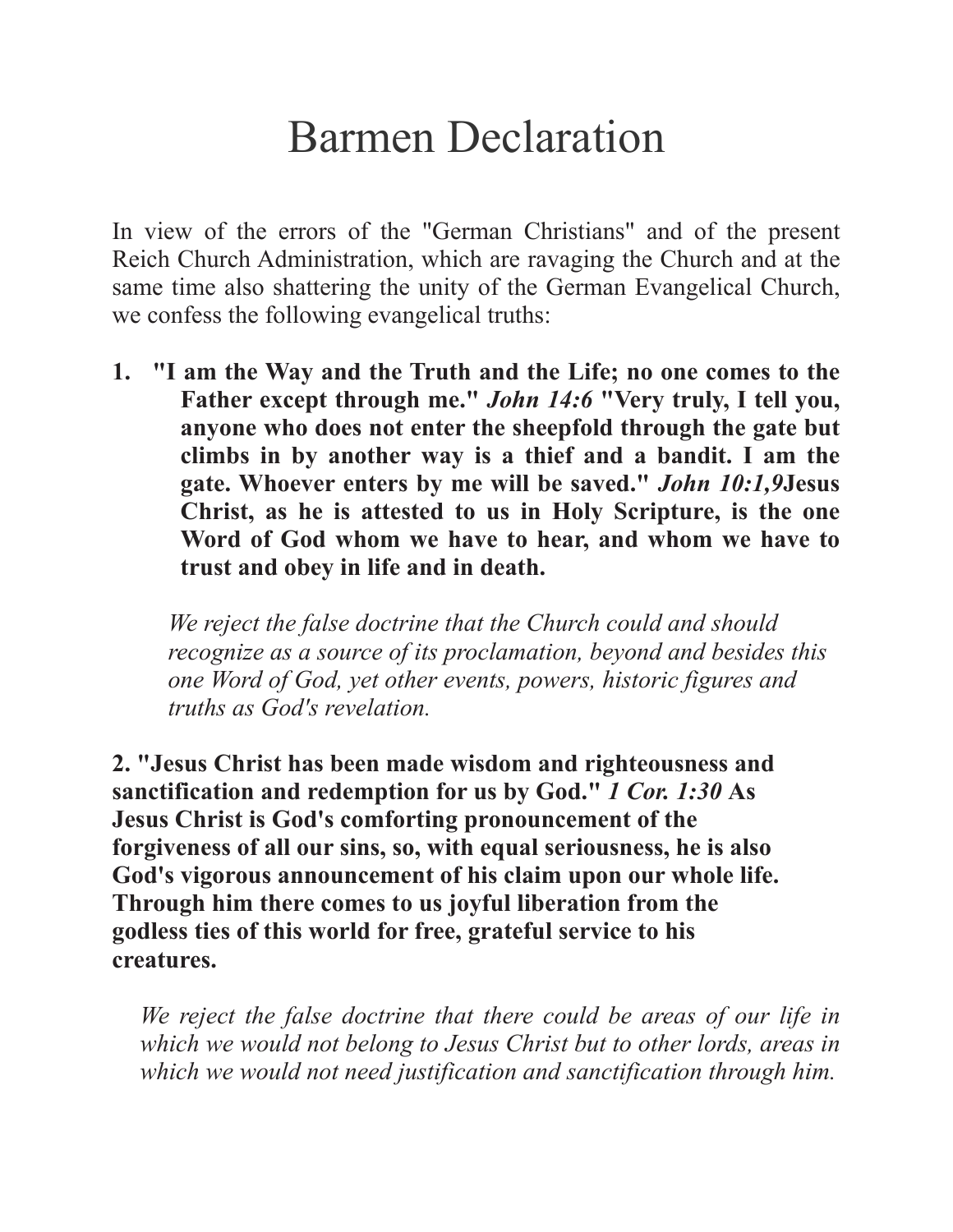**3. "Let us, however, speak the truth in love, and in every respect grow into him who is the head, into Christ, from whom the whole body is joined together."** *Eph. 4:15-16* **The Christian Church is the community of brethren in which, in Word and Sacrament, through the Holy Spirit, Jesus Christ acts in the present as Lord. With both its faith and its obedience, with both its message and its order, it has to testify in the midst of the sinful world, as the Church of pardoned sinners, that it belongs to him alone and lives and may live by his comfort and under his direction alone, in expectation of his appearing.** 

*We reject the false doctrine that the Church could have permission to hand over the form of its message and of its order to whatever it itself might wish or to the vicissitudes of the prevailing ideological and political convictions of the day.* 

**4. "You know that the rulers of the Gentiles lord it over them, and their great ones are tyrants over them. It will not be so among you; but whoever wishes to have authority over you must be your servant."** *Matt. 20:25-26* **The various offices in the Church do not provide a basis for some to exercise authority over others but for the ministry [lit., "service"] with which the whole community has been entrusted and charged to be carried out.** 

*We reject the false doctrine that, apart from this ministry, the Church could, and could have permission to, give itself or allow itself to be given special leaders [Führer] vested with ruling authority.* 

**5. "Fear God. Honor the Emperor."** *1 Pet. 2:17* **Scripture tells us that by divine appointment the State, in this still unredeemed world in which also the Church is situated, has the task of maintaining justice and peace, so far as human discernment and human ability make this possible, by means of the threat and use of force. The Church acknowledges with gratitude and reverence toward God the benefit of this, his appointment. It draws attention to God's Dominion [Reich], God's commandment and justice, and with these**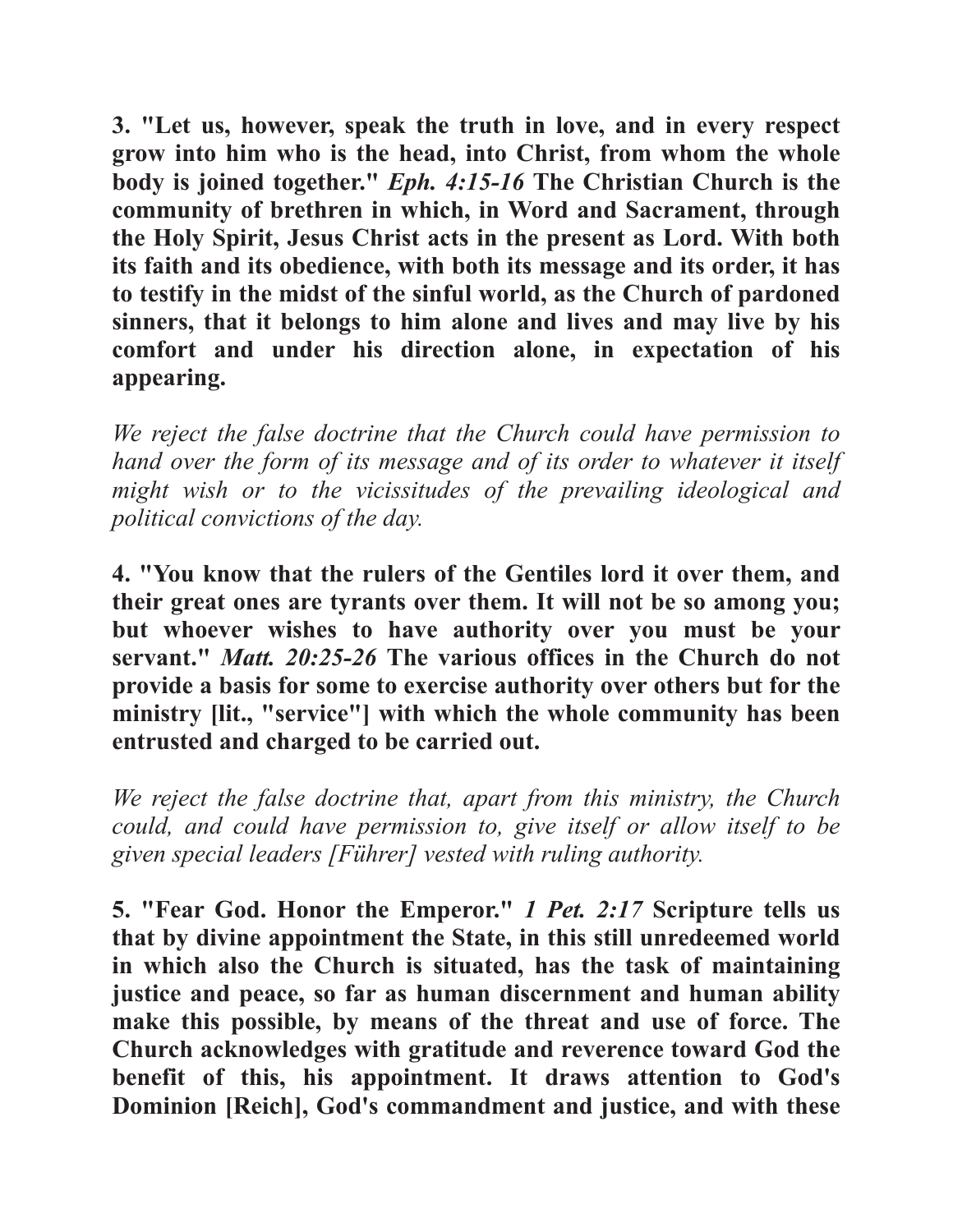**the responsibility of those who rule and those who are ruled. It trusts and obeys the power of the Word, by which God upholds all things.** 

*We reject the false doctrine that beyond its special commission the State should and could become the sole and total order of human life and so fulfil the vocation of the Church as well.* 

*We reject the false doctrine that beyond its special commission the Church should and could take on the nature, tasks and dignity which belong to the State and thus become itself an organ of the State.* 

**6. "See, I am with you always, to the end of the age."** *Matt. 28:20* **"God's Word is not fettered."** *2 Tim. 2:9* **The Church's commission, which is the foundation of its freedom, consists in this: in Christ's stead, and so in the service of his own Word and work, to deliver all people, through preaching and sacrament, the message of the free grace of God.** 

*We reject the false doctrine that with human vainglory the Church could place the Word and work of the Lord in the service of self-chosen desires, purposes and plans. The Confessing Synod of the German Evangelical Church declares that it sees in the acknowledgment of these truths and in the rejection of these errors the indispensable theological*  basis of the German Evangelical Church as a confederation of *Confessing Churches. It calls upon all who can stand in solidarity with its Declaration to be mindful of these theological findings in all their decisions concerning Church and State. It appeals to all concerned to return to unity in faith, hope and love.* 

> **Verbum Dei manet in aeternum. The Word of God will last for ever.**